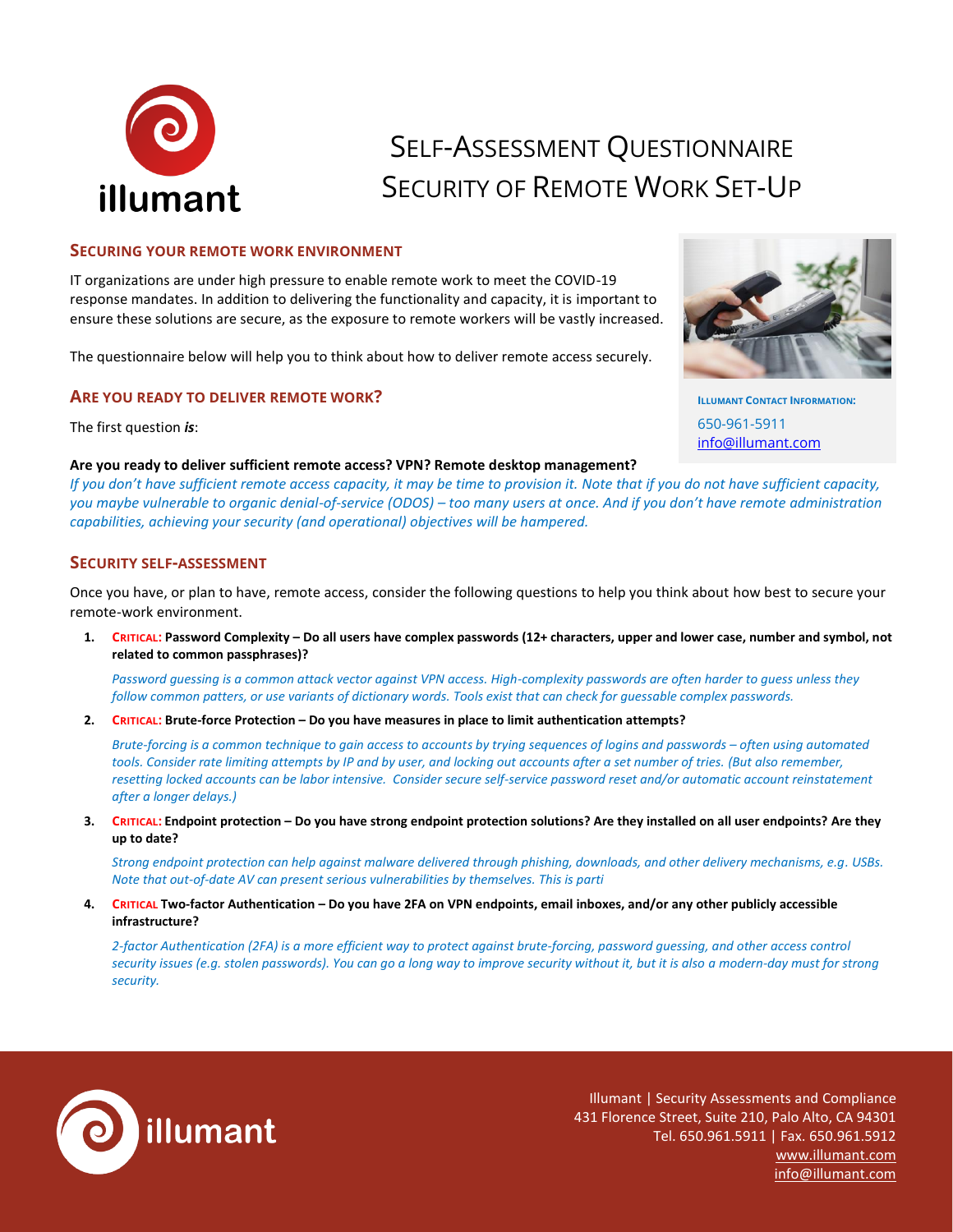#### **5. CRITICAL: Physical Security – Do you have physical security to protect offices while users are remote?**

*Unattended and insecure facilities and offices are more prone to physical intrusion. Once on premises, besides access to sensitive paper documents, an attacker can have access to network ports and unattended systems, which can be used to propagate attacks. This is particularly important if physically connecting to a network is sufficient for network access (see below).*

#### **6. CRITICAL: BYOD – Do you allow personally owned and controlled computers/devices to connect to your network? If so, how do you ensure they are secure?**

*Home computers and personal devices are often not secured to your corporate standards. If you will allow home computers, you will need to take control of them with strong endpoint protection and MDM solutions. Consider virtual desktops with built-in security measures to mitigate the risk of insecure personal devices.*

#### **7. HIGH: Network Access Control – Do you have network access control to limit access to Ethernet ports?**

*Network Access Control (NAC) provides a mechanism to prevent systems that do not have a valid certificate from gaining access to organizational networks. This prevents and attacker from plugging in a system into a physical network and launching attacks. There are variants that compare devices to a known table of MAC addresses, although better than nothing this is weak, because MAC addresses can be spoofed. A better option is to use installed certificates. Note: NAC is particularly important if offices are left unattended.*

#### **8. HIGH: Updates – Do you update workstations regularly?**

*Workstations are at higher risk of compromise when new updates are not installed regularly.*

#### **9. HIGH: No Local-Admin Privileges for Users – Do users have local administrator rights on their workstations?**

*A user with local administrator rights is more likely to install malware by accident, or install vulnerable software, which in turn attackers could use to turn off endpoint protection and hijack VPN connections to pivot to an internal LAN. Of course, if you don't have reasonable remote system administration in place, it will be hard to support users administrative needs.* 

#### **10. HIGH: Social Engineering Awareness – Do you have ongoing cyber security awareness training for your employees?**

*COVID-19 phishing emails are on the rise, and it is more important than ever to make sure your employees know how to identify phishing emails.*

#### **11. HIGH: Inactivity Timeouts – Do you have inactivity timeouts on laptop/desktops, VPN, and applications?**

*With employees working remotely, physical security is less controlled, which puts emphasis on logical controls. Inactivity timeouts give some protection against workers leaving their desktops or laptops unattended.*

#### **12. MEDIUM: Segmentation – Do you have role-based or user-based segmentation network and application access for VPN users?**

*Segmentation of access for VPN users can help to limit the potential threat of hijacked VPN access.* 

#### **13. MEDIUM: Wireless Security – Do you have robust wireless security?**

*If wireless access is not needed while workers are remote, it is better to turn it off. One less attack surface to worry about.*

**14. MEDIUM: Trusted WiFi – Are your users connecting to critical devices from an untrusted WiFi?** 

*Connecting to public or untrusted networks opens up the possibility for your users falling victims of Man-In-The-Middle attacks. Make sure you have trusted certificates on your VPNs and any remote access systems, and ensure that users are trained not to connect if they are warned about insecure certificates.*

**15. MEDIUM: Active Monitoring – Do you have proper monitoring in place for all workstations, critical servers, and network traffic between them? SIEM, IDS, IPS, etc.**

*Paying extra attention to remote employee sessions is critical to ensuring no accounts have been compromised.*

**"NO"** answers to any of the critical questions above should be addressed immediately. The highs deserve attention as soon as criticals are addressed, to the extent resources allow. The mediums are sound practices that can help reduce overall vulnerability.

It is essential to have a remote work option for the restrictions we are facing, but security must not be ignored.

If you would like to talk with us about any of these concerns … Email us at **[info@illumant.com](mailto:info@illumant.com)**, or give us a call on **650-961-5911**.



Illumant | Security Assessments and Compliance 431 Florence Street, Suite 210, Palo Alto, CA 94301 Tel. 650.961.5911 | Fax. 650.961.5912 [www.illumant.com](http://www.illumant.com/) [info@illumant.com](mailto:info@illumant.com)